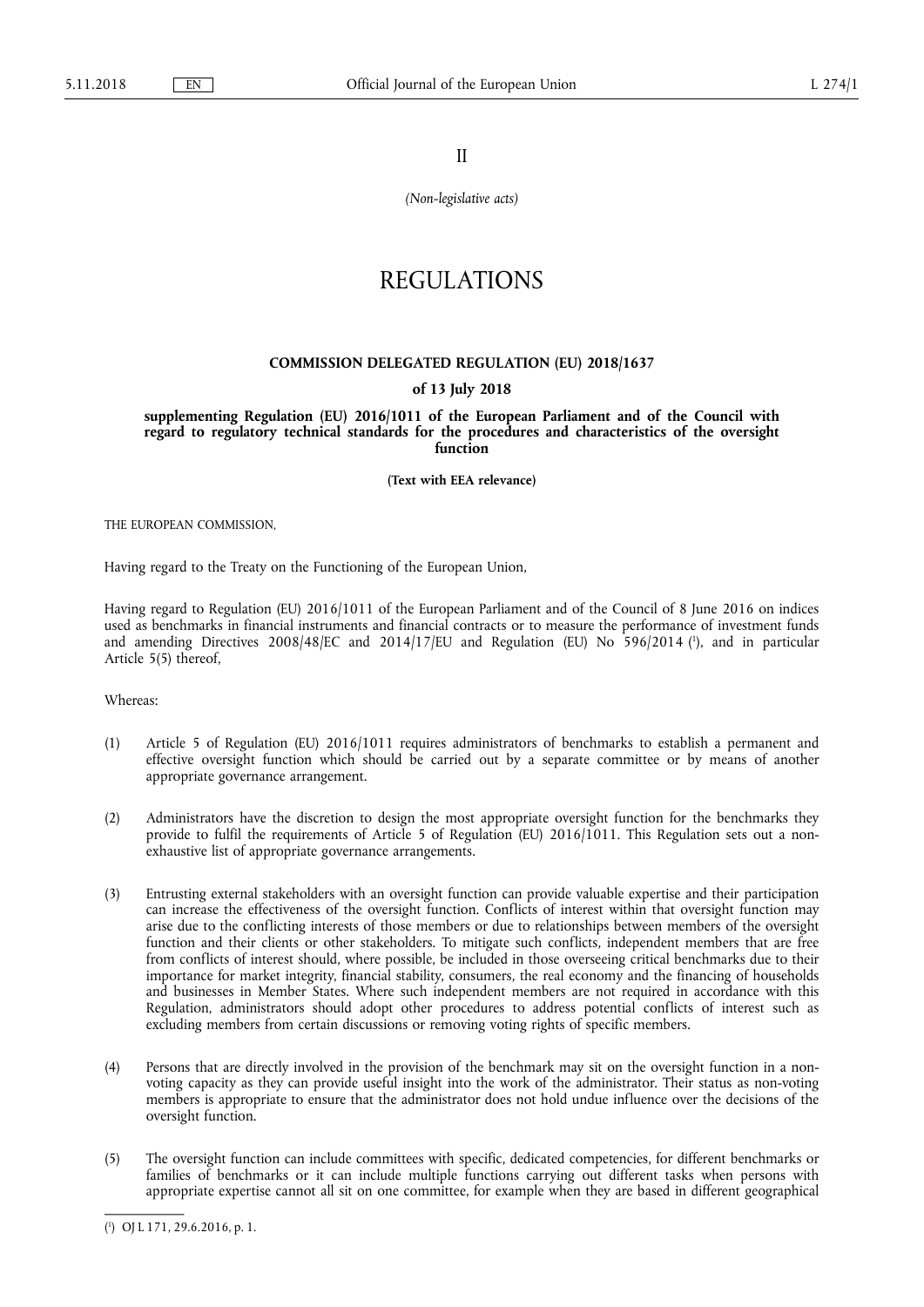regions. Those oversight functions need to have a single natural person or a committee in charge of the direction of the oversight function and responsible for interaction with the management body of the administrator and with the competent authority to facilitate the centralisation of oversight.

- (6) For some lesser used and less vulnerable significant benchmarks, it may be possible for a single natural person to act as the oversight function, where the natural person can commit an appropriate amount of time to the oversight of the relevant benchmarks. Where the oversight function is a natural person, it is exempt from certain procedures which are only appropriate for a committee. Due to the high degree of use of critical benchmarks and the risks they might cause in certain instances, critical benchmarks should not be overseen by a natural person.
- (7) To fulfil the responsibilities of the oversight function, members need to have expert knowledge of the benchmark provision process but also of the underlying market that the benchmark seeks to measure. Such expertise may be sourced from users and contributors active in the markets or from providers of regulated data. An oversight function may benefit from the expertise of contributors, as long as appropriate measures are taken to ensure the absence of conflicts of interest, and users have an interest in ensuring the benchmark is robust. It is therefore appropriate that contributors and users be considered as members for such benchmarks.
- (8) The oversight function is an essential tool for managing conflicts of interest at the level of the administrator and in order to ensure the integrity of the function, persons that have been sanctioned for breaches of rules on financial services, in particular manipulation or attempted manipulation under Regulation (EU) No 596/2014 of the European Parliament and of the Council ( 1 ), should be prohibited from becoming members of an oversight function.
- (9) External stakeholders can have an interest in the benchmark where it is widely used in their markets and they can provide additional expertise. Administrators may establish procedures that allow for them to participate as observers to the oversight function.
- (10) Independent committees cannot be completely separated from the organisation of the administrator as the final decisions with regards to the business of the administrator lie with the management body, and a separate committee could take decisions without fully appreciating the potentially detrimental impact of such decisions on the business of the administrator. An oversight function embedded within the organisation of the administrator, or of the parent company of the group to which it belongs to, is therefore best placed to challenge the decisions of the administrator with respect to the benchmarks it provides.
- (11) In order for the oversight body to perform its function assigned to it by Regulation (EU) 2016/1011, it is important that it has the ability to fully assess and to challenge the decisions of the management body of the administrator and that, in case of a disagreement, the deliberations of the oversight function in this regard are recorded.
- (12) Procedures on the criteria for selection of members and observers, on conflicts of interest management and, in case the oversight function is a committee, procedures covering dispute resolution are necessary to ensure that the oversight function can operate without impediment. There may be other procedures appropriate to the oversight function for certain types of benchmarks or administrators which are not set out in this Regulation but are necessary and appropriate for the correct governance of their benchmarks. Administrators may therefore introduce alternative procedures provided that those procedures achieve the appropriate level of oversight.
- (13) This Regulation is based on the draft regulatory technical standards submitted by the European Securities and Markets Authority (ESMA) to the Commission.
- (14) ESMA has conducted open public consultations on the draft regulatory technical standards on which this Regulation is based, analysed the potential related costs and benefits and requested the opinion of the Securities and Markets Stakeholder Group established in accordance with Article 37 of Regulation (EU) No 1095/2010 ( 2 ).
- (15) Administrators should be given sufficient time to ensure compliance with the requirements of this Regulation. This Regulation should therefore start to apply two months after it enters into force,

<sup>(</sup> 1 ) Regulation (EU) No 596/2014 of the European Parliament and of the Council of 16 April 2014 on market abuse (market abuse regulation) and repealing Directive 2003/6/EC of the European Parliament and of the Council and Commission Directives 2003/124/EC, 2003/125/EC and 2004/72/EC (OJ L 173, 12.6.2014, p. 1).

<sup>(</sup> 2 ) Regulation (EU) No 1095/2010 of the European Parliament and of the Council of 24 November 2010 establishing a European Supervisory Authority (European Securities and Markets Authority), amending Decision No 716/2009/EC and repealing Commission Decision 2009/77/EC (OJ L 331, 15.12.2010, p. 84).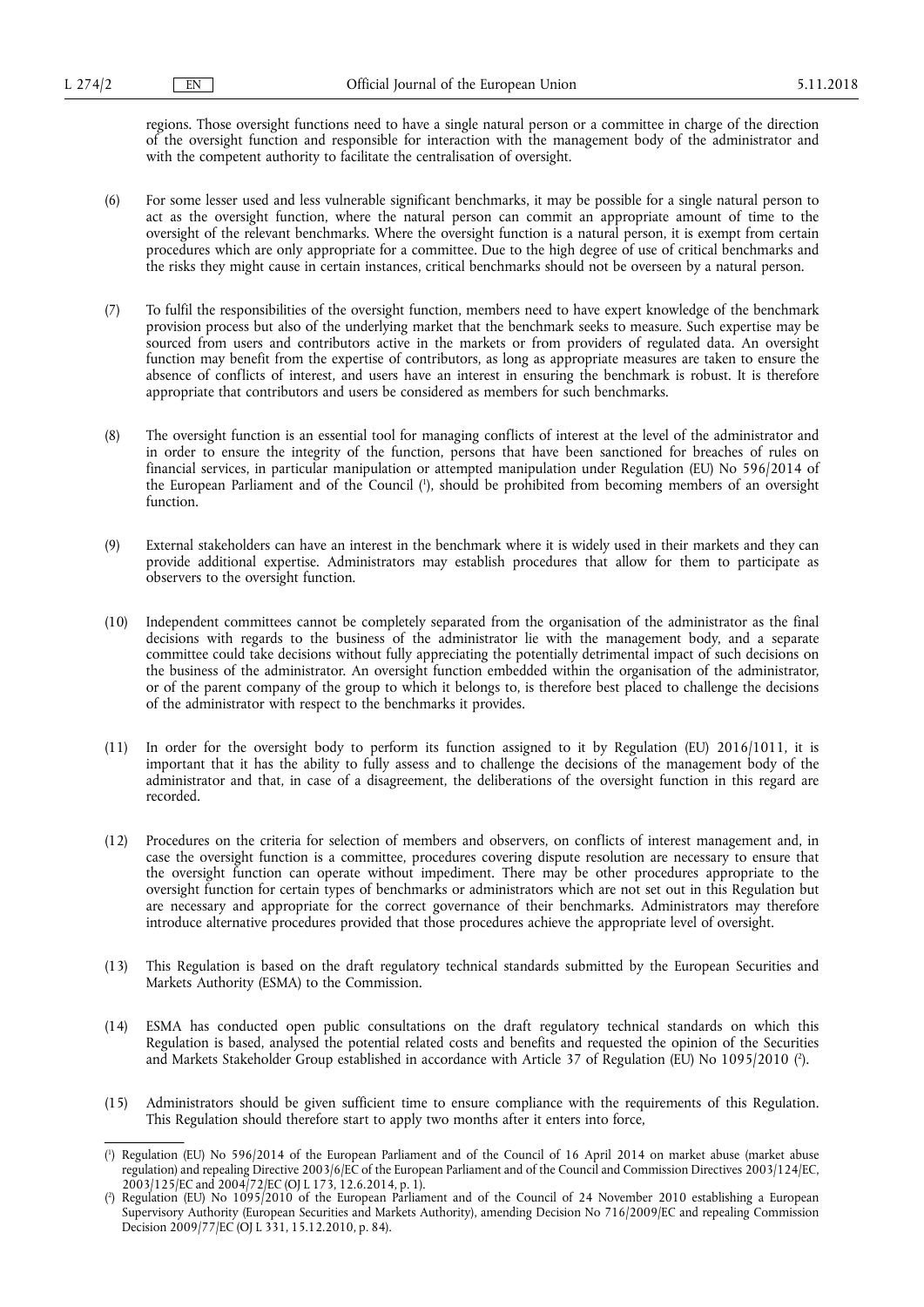HAS ADOPTED THIS REGULATION:

# *Article 1*

# **Composition of the oversight function**

1. The structure and composition of the oversight function shall be proportionate to the ownership and control structure of the administrator and shall, as a general rule, be determined in accordance with one or more appropriate governance arrangements listed in the Annex to this Regulation. Administrators shall provide competent authorities with a justification for any deviation from such arrangements.

2. Where the benchmark is a critical benchmark, the oversight function shall be carried out by a committee with at least two independent members. Independent members shall be natural persons sitting on the oversight function who are not directly affiliated with the administrator other than through their involvement in the oversight function, and shall have no conflicts of interest, particularly at the level of the relevant benchmark.

3. The oversight function shall be composed of members who together have the skills and expertise appropriate to the oversight of the provision of a particular benchmark and to the responsibilities that the oversight function is required to fulfil. Members of the oversight function shall have appropriate knowledge of the underlying market or economic reality that the benchmark seeks to measure.

4. Administrators of regulated-data benchmarks shall include, as members of the oversight function, representatives from the entities listed in the definition of a regulated-data benchmark at point (a) of Article 3(1)(24) of Regulation (EU) 2016/1011 and, where applicable, from entities contributing net asset values of investment funds to regulated-data benchmarks. Administrators shall provide competent authorities with a justification for any exclusion of representatives from these entities.

5. Where a benchmark is based on contributions and representatives of its contributors or of supervised entities that use the benchmark are members of the oversight function, the administrator shall ensure that the number of members with conflicts of interest does not amount to or exceed a simple majority. Before the appointment of members, administrators shall also identify and take into account the conflicts arising from relationships between potential members and other external stakeholders, in particular resulting from a potential interest at the level of the relevant benchmarks.

6. Persons directly involved in the provision of the benchmark that may be members of the oversight function, shall have no voting rights. Representatives of the management body shall not be members or observers but may be invited to attend meetings by the oversight function in a non-voting capacity.

7. Members of the oversight function shall not include persons who have been subject to sanctions of administrative or criminal nature relating to financial services, in particular manipulation or attempted manipulation under Regulation (EU) No 596/2014.

# *Article 2*

## **Characteristics and positioning of the oversight function**

1. The oversight function shall constitute a part of the organisational structure of the administrator, or of the parent company of the group to which it belongs, but be separate from the management body and other governance functions of the benchmark administrator.

2. The oversight function shall assess, and where appropriate challenge, the decisions of the management body of the administrator with regards to benchmarks provision to ensure the fulfilment of the requirements of Regulation (EU) 2016/1011. Without prejudice to point (i) of Article 5(3) of Regulation (EU) 2016/1011, the oversight function shall address all recommendations on benchmark oversight to the management body.

3. Where the oversight function becomes aware that the management body has acted or intends to act contrary to any recommendations or decisions of the oversight function, it shall record that fact clearly in the minutes of its next meeting, or in its record of decisions where an oversight function has been established in accordance with the third governance arrangement set out in the Annex to this Regulation.

# *Article 3*

# **Procedures governing the oversight function**

1. An oversight function shall have procedures at least relating to the following areas:

its terms of reference, the frequency of its regular meetings, the recording of minutes of the meetings and of its decisions and the periodic information sharing with the management body of the administrator;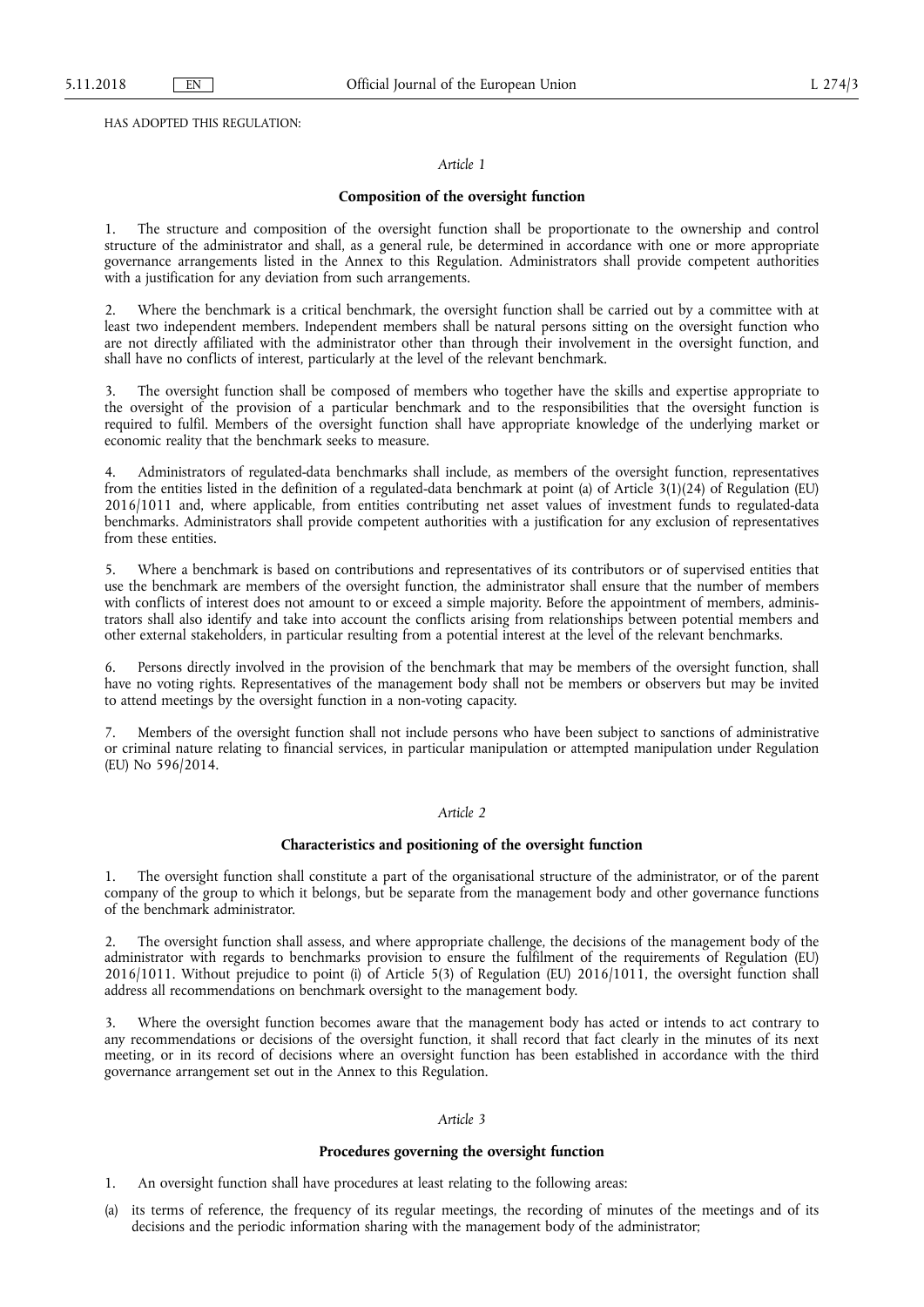- (b) the criteria to select its members, including criteria to evaluate the potential members' expertise, skills and whether they can meet the time commitments required. Those criteria shall take into account in particular potential members' role in any other oversight function;
- (c) the criteria to select observers who may be permitted to join a meeting of the oversight function;
- (d) the election, nomination or removal and replacement of its members;
- (e) where applicable, the criteria for choosing the person or committee responsible for its overall direction and coordination and for acting as the contact point for the management body of the administrator and for the competent authority, in accordance with the appropriate governance arrangements for oversight functions consisting of multiple committees as set out in the Annex;
- (f) the public disclosure of summary details of its members, along with any declarations of conflicts of interest and of any measures taken to mitigate them;
- (g) the suspension of voting rights of external members for decisions that would have a direct business impact on the organisations they represent;
- (h) requiring members to disclose any conflict of interest before discussion of an agenda item during meetings of the oversight function and their recording in the minutes of the meeting;
- (i) the exclusion of members from specific discussions in respect of which they have a conflict of interest and the recording of the exclusion in the minutes of the meeting;
- (j) its access to all documentation necessary to carry out its duties;
- (k) the management of disputes within it;
- (l) measures to be taken in respect of breaches of the code of conduct;
- (m) the notification to the competent authority of any suspected misconduct by contributors or by the administrator and of any anomalous or suspicious input data;
- (n) the prevention of improper disclosure of confidential or sensitive information received, produced or discussed by the oversight function.
- 2. Where the oversight function is carried out by a natural person:
- (a) points (e), (g), (i), and (k) of paragraph 1 do not apply;
- (b) the administrator shall appoint an alternate appropriate body or natural person to ensure that duties of the oversight function can be consistently carried out in case of the absence of the person responsible for the oversight function.

# *Article 4*

## **Entry into force**

This Regulation shall enter into force on the twentieth day following that of its publication in the *Official Journal of the European Union*.

It shall apply from 25 January 2019.

This Regulation shall be binding in its entirety and directly applicable in all Member States.

Done at Brussels, 13 July 2018.

*For the Commission The President*  Jean-Claude JUNCKER